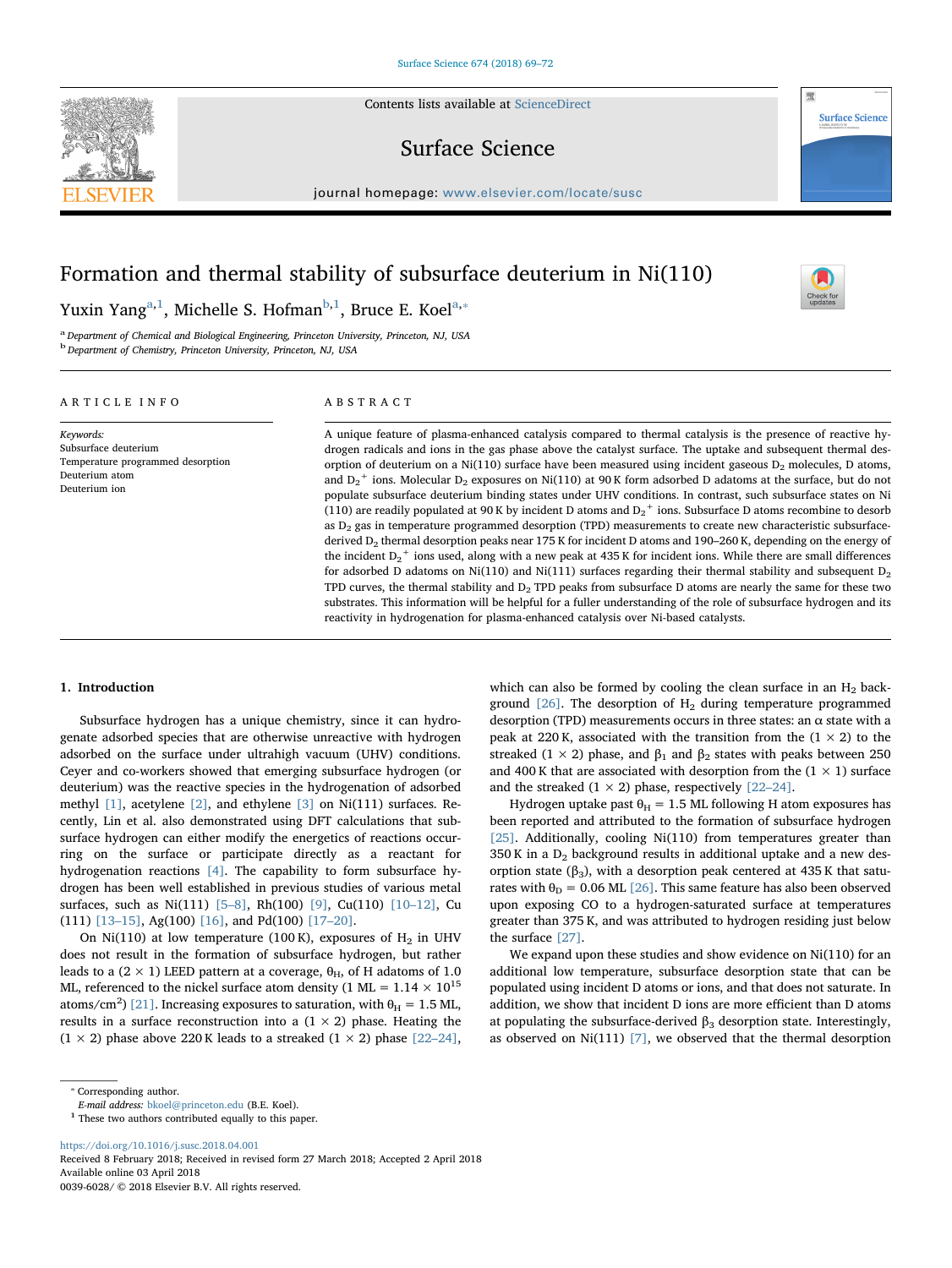temperature of subsurface D depends on the incident D energy used to create the subsurface species. Furthermore, we observed that although the desorption temperatures of surface-bound D on Ni(110) and Ni (111) are different, the thermal desorption behavior of subsurface D is nearly identical at these two surfaces [\[5\]](#page-3-4).

## 2. Experimental procedure

All experiments were performed in a stainless steel UHV chamber with a base pressure of 2  $\times$  10<sup>-10</sup> Torr. Low energy electron diffraction (LEED) was performed with a PHI 15–120 LEED optics and Auger electron spectroscopy (AES) was performed with a PHI 15–255 G double-pass cylindrical mirror analyzer (CMA). TPD experiments were performed with the sample in line-of-sight of the ionizer of a shielded UTI 100C quadrupole mass spectrometer (QMS) with the shield nozzle located 1 mm from the sample. The heating rate for TPD was 3 K/s.

The Ni(110) crystal (Princeton Scientific Corp; 8 mm square, 1 mm thick,  $\pm$  0.5° orientation) was cleaned using 1.5 keV Ar<sup>+</sup> ion sputtering combined with annealing cycles to 1100 K. Oxygen treatments for several minutes at  $p(O_2) = 4 \times 10^{-8}$  Torr with the sample at 1000 K were used to eliminate residual carbon. Finally, hydrogen treatments for several minutes at  $p(H_2) = 4 \times 10^{-8}$  Torr with the sample at 1000 K were used to eliminate residual oxygen. Surface ordering was confirmed with LEED and surface purity was determined with AES to ensure carbon and oxygen concentrations of less than 0.1%. A clean surface was also confirmed using the position and shape of the  $H_2$  TPD peaks, which are sensitive to surface contamination.

D atoms were produced in a resistively heated, U-shaped Pt-tube, similar to a design described by Engel and Rieder [\[28\]](#page-3-16). The temperature of the Pt-tube source was monitored by an optical pyrometer (Omega OS3708) and was maintained at 1500  $\,\pm\,$  10 K. D $_2^+$  ions were produced in a PHI 04–303A differentially pumped ion gun with an adjustable ion energy of  $0-5$  keV.  $D_2$  gas (Praxair, 99.999%) was introduced into the chamber after passing through a liquid nitrogen cooled trap on the gas inlet line using a precision leak valve and backfilling the UHV chamber. Exposures were performed with the Ni(110) crystal at 90 K. Hydrogen impurities from background coadsorption in all our deuterium experiments were less than 1%.

Surface coverages, θ, discussed herein are given in monolayers (ML), where 1.0 ML corresponds to the Ni(110) surface atom density of  $1.14 \times 10^{15}$  atoms/cm<sup>2</sup>. Deuterium coverages,  $\theta_{\rm D}$ , were determined using TPD. For calibration, we have assumed that the saturation coverage of D adsorbed at the surface is 1.5 ML when produced from dissociative adsorption of  $D_2$  on Ni(110) below 130 K under UHV conditions [\[29,30\]](#page-3-17).

#### 3. Results and discussion

[Fig. 1](#page-1-0)a shows  $D_2$  thermal desorption curves following increasing exposures of  $D_2$  to Ni(110) at 90 K.  $D_2$  desorption, denoted here as  $\alpha$ ,  $\beta_1$ , and  $\beta_2$ , occurred in three different peaks, as observed previously [21–[24\]](#page-3-10) and described in the Introduction above. The  $\beta_1$  (280 K) state was populated first at low coverage, followed by the  $\beta_2$  (350 K) state. Further increases in D<sub>2</sub> exposures led to the saturation of the  $β_1$  and  $β_2$ peaks, and the emergence of the  $\alpha$  state (220 K). The  $\alpha$  state is associated with an ordered  $(1 \times 2)$  to "streaked" phase transition of the Ni (110) surface during heating, and it is sensitive to the heating rate. The low β<sub>2</sub> to β<sub>1</sub> coverage ratio [\[23\]](#page-3-18) indicates that oxygen contamination at the surface was minimal. The coverage of surface-bound deuterium saturates at 1.5 ML [\[29,30\].](#page-3-17)

The  $\mathbf{D}_2$  TPD curves following exposures of 700 eV  $\mathbf{D_2}^+$  ions on Ni (110) at 90 K are shown in [Fig. 1](#page-1-0)b. We note that at these high energies, incident 700 eV  $D_2^+$  ions are equivalent to incident 350 eV  $D^+$  ions. The  $D_2$  TPD curve following a saturation exposure of  $D_2$  (from Figure1a) is shown for comparison as the dashed curve. Following exposures of  $D_2^+$  ions,  $D_2$  desorption in TPD occurred in four states. The

<span id="page-1-0"></span>

Fig. 1.  $D_2$  TPD curves following exposures of (a)  $D_2$ , (b) 700 eV  $D_2^+$ , and (c) D atoms to Ni(110) at 90 K under UHV conditions. For comparison, the  $D_2$  TPD trace from a saturation coverage of surface deuterium, from panel (a) is shown as a dashed curve in panels (b) and (c). The  $\gamma$  peaks do not saturate at higher doses (not shown here) of  $D_2$ <sup>+</sup> ions and D atoms, and are assigned to  $D_2$  desorption from D absorption in subsurface sites.

 $\beta$ <sub>3</sub> (435 K) state was populated first at low coverage, and this feature has been attributed to D atoms bonded just below the topmost surface Ni layer [\[26,27\].](#page-3-12) However, the  $β_3$  (435 K) state in previous reports was not observed with a concentration above 0.06 ML [\[26,27\]](#page-3-12). Our observation of the  $\beta_3$  state observed in [Fig. 1b](#page-1-0) with a concentration of  $>0.5$  ML is attributed to the exceptionally high efficiency of  $\rm D^+$  ions at populating this state. Because the  $\beta_3$  state was previously reported to be formed by coadsorbed CO-induced diffusion of surface D into the subsurface region [\[27\]](#page-3-14), we performed a control experiment by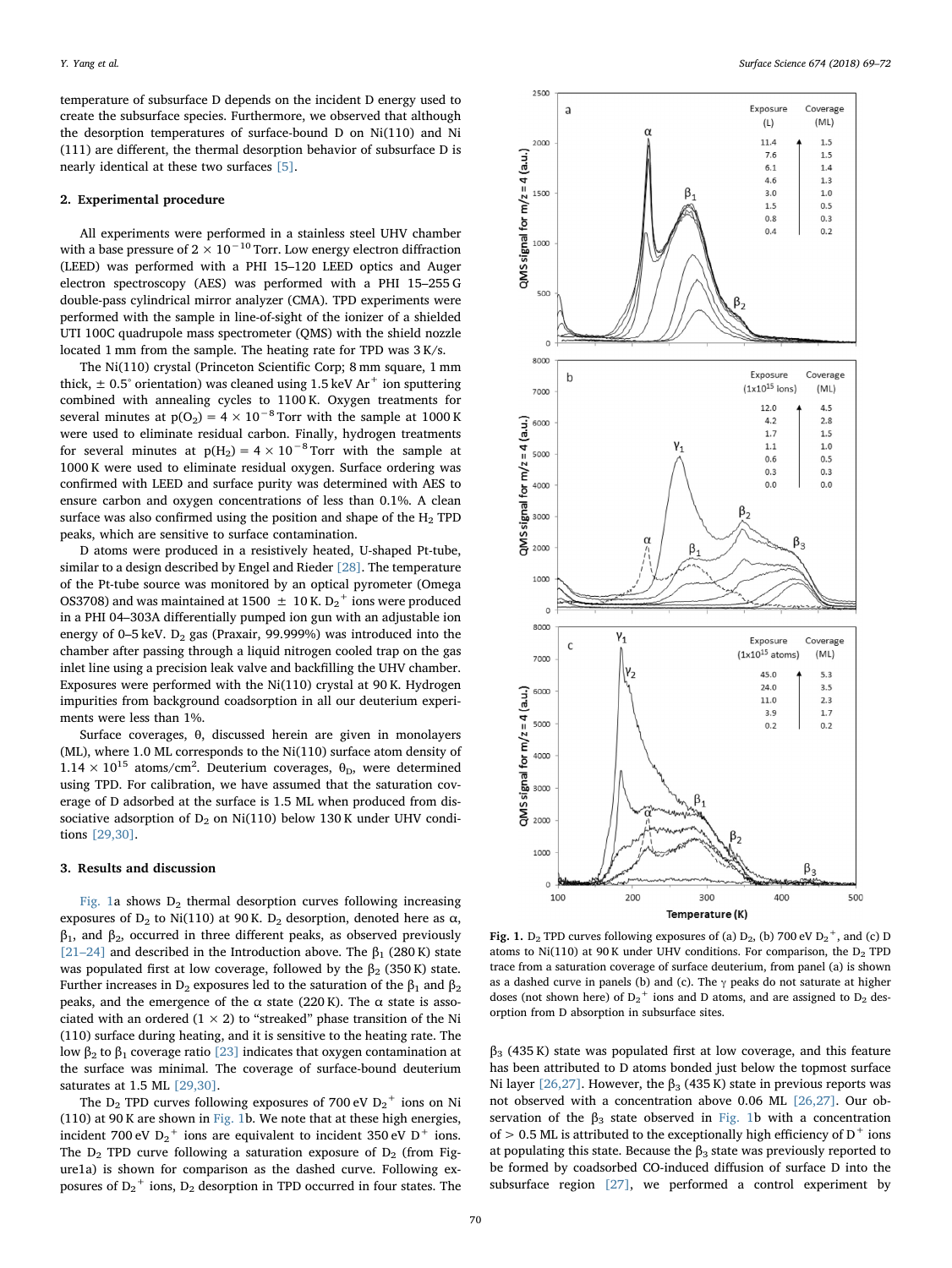coadsorbing 0.4 ML CO with pre-saturated surface D adlayer. We found that no more than 0.05 ML of subsurface D was formed using this method.

Increasing  $D_2^+$  exposures led to the population of  $β_1$  (280 K) and then  $β_2$  (350 K) states. Further increases in  $D_2^+$  exposures led to the formation of a desorption feature denoted as  $\gamma_1$  (260 K) that did not saturate in our experiments (resulting in a highest value that we explored of  $\theta_{\text{D}} = 20$ , with no shift in peak temperatures or changes in desorption profile, and is not shown here), and therefore was attributed to the population of subsurface sites for D absorption. Incident  $D^+$  ions at 350 eV are well understood to directly (physically) penetrate the Ni surface layer and come to rest in the subsurface region of the Ni(110) substrate, and then evidently are kinetically trapped there for the Ni (110) crystal at 90 K. We note that the  $\alpha$  state associated with the  $(1 \times 2)$  to "streaked" phase transition was not observed. Perhaps the presence of subsurface D altered the Ni(110) ( $1 \times 2$ ) phase transition.

The  $D_2$  TPD curves following exposures of D atoms on Ni(110) at 90 K are shown in [Fig. 1c](#page-1-0). Again, the  $D_2$  TPD curve following a saturation exposure of  $D_2$  gas (from Figure1a) is shown for comparison as the dashed curve. Like  $D_2^+$ , exposures of D atoms populate the  $\beta_2$ (350 K) and  $\beta_1$  (280 K) states. D<sub>2</sub> desorption from the  $\alpha$  state, associated with an ordered  $(1 \times 2)$  to "streaked" phase transition of the Ni $(110)$ surface during heating, was eliminated at high coverages, which is consistent with the role of subsurface D in altering the Ni(110) ( $1 \times 2$ ) phase transition. A comparison of the  $β_3$  and  $β_2$  peak areas following exposures of D atoms and  $D_2^+$  ions shows that D atoms were less efficient at populating the  $\beta_3$  and  $\beta_2$  states than  $\mathrm{D_2}^+$ . High exposures of D atoms lead to desorption from additional low temperature peaks, labeled as  $\gamma_1$  (185 K) and  $\gamma_2$  (195 K), that we attribute to desorption from D bound in subsurface sites. This common origin for  $\gamma$  peaks following exposures of D atoms and  $D_2^+$  ions will be addressed in more detail in [Fig. 3](#page-3-19) below.

Premm et al. [\[5\]](#page-3-4) previously performed similar experiments on Ni (111), exposing this surface at 130 K to both  $D_2^+$  and D atoms, and we have adopted the nomenclature used in that report. Compared to the  $\beta_1$ (280 K) and  $\beta_2$  (350 K) peaks from chemisorbed deuterium adatoms at the Ni(110) surface, chemisorbed deuterium on the Ni(111) surface desorbed at higher temperatures in the  $β_1$  (335 K) and  $β_2$  (370 K) peaks (using the same heating rate in TPD in the two experiments). However, no  $β_3$  (420 K) peak from subsurface deuterium was observed from the Ni(111) surface. Premm et al. did report the formation of a subsurface state that desorbed  $D_2$  at 265 K (that they denoted as  $\alpha$ ) following 500 eV  $D_2^+$  exposures on Ni(111), which is at a temperature close to our observation of the  $\gamma_1$  (260 K) state following 700 eV  $\text{D}_2{}^+$  exposures on Ni(110). Premm et al. also reported that incident D atoms formed subsurface deuterium that desorbed on Ni(111) in  $\gamma_1$  (185 K) and  $\gamma_2$ (210 K) peaks, which are comparable to our  $\gamma_1$  (185 K) and  $\gamma_2$  (195 K) peaks following D atom exposures on Ni(110). In summary, chemisorbed surface-bound deuterium desorbs in TPD from Ni(111) at somewhat higher temperatures than from Ni(110), and without the phase-transition derived peak on Ni(110), but subsurface deuterium populated by both D atoms and ions desorbs at very comparable temperatures. The simplest explanation for this observation is that subsurface D atoms reside within interstitial sites in bulk nickel and subsequent  $D_2$  desorption during TPD is rate-limited by bulk transport (diffusion) of D atoms to the surface.

Possible isotope effects between hydrogen and deuterium were measured in separate TPD experiments (not shown here) following exposures of 700 eV  $\rm{H_2}^+$  ions on Ni(110). The resulting  $\rm{H_2}$  TPD profiles were nearly identical to those for  $D_2$  TPD shown in [Fig. 1](#page-1-0)b, except that the  $\gamma_1$  (250 K) peak for H<sub>2</sub> was shifted to lower temperature by 15 K compared to that for  $D_2$ . This observation is consistent with the explanation above that  $D_2$ desorption from subsurface D atoms is ratelimited by D diffusion to the surface, since the heavier D atoms have a slower diffusion rate from subsurface to surface sites compared to the lighter H atoms.

<span id="page-2-0"></span>

Fig. 2. Uptake curves for  $D_2$  ( $\bullet$ ), 700 eV  $D_2^+$ ions ( $\Box$ ), and D atoms ( $\Diamond$ ) on Ni (110) at 90 K. The initial sticking coefficients of  $D_2$  gas and  $D_2$ <sup>+</sup>ions were measured to be 0.4 and 1. Setting the initial sticking coefficient of D atoms to be unity up to  $\theta_D = 1.5$  ML leads to a sticking coefficient of 0.09 for  $\theta_D > 1.5$  ML.

Uptake curves, in which the amount of D (coverage) that is retained by the Ni(110) crystal and that subsequently desorbs as  $D_2$  in TPD for a given fluence (exposure) of D, is shown in [Fig. 2](#page-2-0) for incident  $D_2$  molecules, 700 eV  $D_2$ <sup>+</sup>ions, and D atoms on Ni(110) at 90 K. The initial sticking coefficient of  $D_2$  was calculated to be 0.4 assuming that the saturation D coverage is 1.5 ML [\[29,30\].](#page-3-17) This value agrees well with the range (0.3–0.35) previously reported [\[23,25,31\].](#page-3-18) The initial sticking coefficient of  $D_2$ <sup>+</sup>ions was calculated to be unity, as obtained by measurements of the ion current density, corrected for secondary electron emission, and using the D coverage calibration above. The initial sticking coefficient of D atoms was set to be unity up to  $\theta_{\rm D} = 1.5$ ML, and this resulted in a calculated sticking coefficient of 0.09 for  $\theta_{\rm D}$  > 1.5 ML. Previous studies for Ni(110) have reported the initial sticking coefficient of D atoms to be 0.9 [\[25\]](#page-3-13) and 0.01–0.04 past 1.5 ML [\[25,31\].](#page-3-13) This demonstrates that high energy  $D_2$ <sup>+</sup>ions are much more effective than low energy D atoms at penetrating a saturated layer of chemisorbed D at the Ni(110) surface and populating subsurface Ni sites.

In the above discussion, we assigned the origin of the  $\gamma$  peaks in D<sub>2</sub> TPD to subsurface D in both [Fig. 1b](#page-1-0) and c, arising from both incident  $\mathbf{D_2}^+$ ions and D atoms, even though the  $\mathbf{D_2}$  TPD peak temperatures were quite different. [Fig. 3](#page-3-19) shows that the desorption temperature of the  $\gamma_1$ peak on Ni(110) increased with increasing incident  $\rm D_2^+$  ion energy up to 600 eV (above this energy, up to 1.5 keV, we did not observe any additional shift in temperature). This energy dependence is consistent with D diffusion to the surface from within the subsurface region of Ni as the limiting factor for  $D_2$  desorption in TPD since D atoms from higher energy  $D_2^+$  ion exposures are formed more deeply in the nickel substrate and thus take a longer time to diffuse back to the surface during heating in TPD to desorb as  $D_2$ . The same trend was observed previously on Ni(111) [\[5,7\]](#page-3-4) and these data are plotted in [Fig. 3](#page-3-19) for comparison. This data for Ni(110) and Ni(111) agree very well, indicating that once deuterium penetrates into the bulk, the surface orientation no longer influences the thermal stability of D in these samples.

#### 4. Conclusion

Reactive hydrogen radicals and ions present in plasma-enhanced catalysis can form subsurface hydrogen, which has been previously demonstrated to have a unique ability to hydrogenate adsorbed species that are otherwise unreactive with adsorbed hydrogen at the surface.